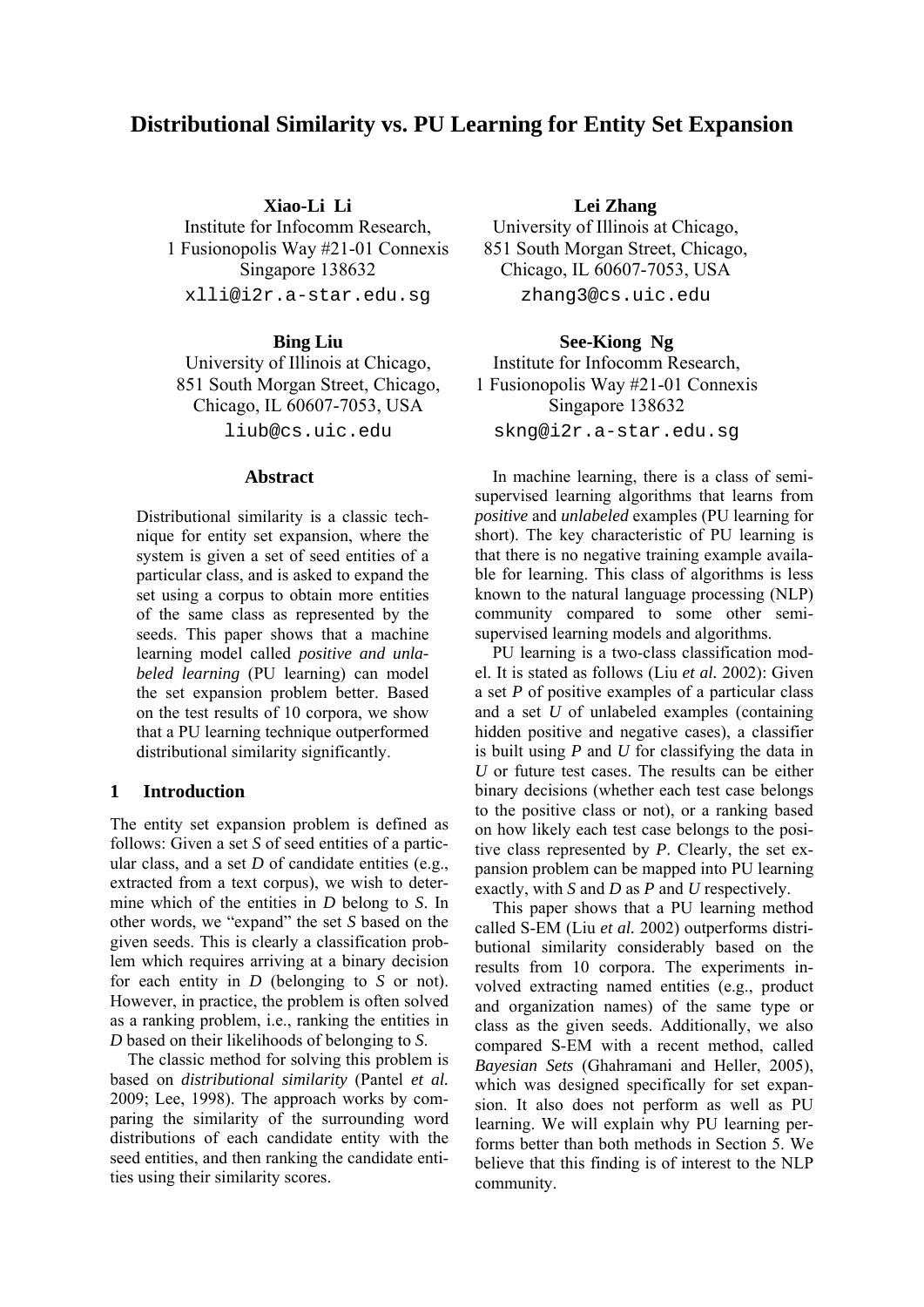There is another approach used in the Web environment for entity set expansion. It exploits Web page structures to identify lists of items using wrapper induction or other techniques. The idea is that items in the same list are often of the same type. This approach is used by Google Sets (Google, 2008) and Boo!Wa! (Wang and Cohen, 2008). However, as it relies on Web page structures, it is not applicable to general free texts.

## **2 Three Different Techniques**

### **2.1 Distributional Similarity**

Distributional similarity is a classic technique for the entity set expansion problem. It is based on the hypothesis that words with similar meanings tend to appear in similar contexts (Harris, 1985). As such, a method based on distributional similarity typically fetches the surrounding contexts for each term (i.e. both seeds and candidates) and represents them as vectors by using TF-IDF or PMI (*Pointwise Mutual Information*) values (Lin, 1998; Gorman and Curran, 2006; Paşca *et al*. 2006; Agirre *et al*. 2009; Pantel *et al*. 2009). Similarity measures such as *Cosine*, *Jaccard*, *Dice*, etc, can then be employed to compute the similarities between each candidate vector and the seeds centroid vector (one centroid vector for all seeds). Lee (1998) surveyed and discussed various distribution similarity measures.

#### **2.2 PU Learning and S-EM**

PU learning is a semi-supervised or partially supervised learning model. It learns from positive and unlabeled examples as opposed to the model of learning from a small set of labeled examples of every class and a large set of unlabeled examples, which we call LU learning (L and U stand for *labeled* and *unlabeled* respectively) (Blum and Mitchell, 1998; Nigam *et al*. 2000)

There are several PU learning algorithms (Liu *et al.* 2002; Yu *et al*. 2002; Lee and Liu, 2003; Li *et al.* 2003; Elkan and Noto, 2008). In this work, we used the S-EM algorithm given in (Liu *et al.* 2002). S-EM is efficient as it is based on naïve Bayesian (NB) classification and also performs well. The main idea of S-EM is to use a *spy* technique to identify some *reliable negatives*  (*RN*) from the unlabeled set *U*, and then use an EM algorithm to learn from *P*, *RN* and *U*–*RN*.

The *spy* technique in S-EM works as follows (Figure 1): First, a small set of positive examples (denoted by *SP*) from *P* is randomly sampled (line 2). The default sampling ratio in S-EM is *s*  $= 15\%$ , which we also used in our experiments.

The positive examples in *SP* are called "spies". Then, a NB classifier is built using the set *P*– *SP*  as positive and the set *U*∪*SP* as negative (line 3, 4, and 5). The NB classifier is applied to classify each  $u \in U \cup SP$ , i.e., to assign a probabilistic class label  $p(+|u)$  (+ means positive). The probabilistic labels of the spies are then used to decide reliable negatives (*RN*). In particular, a probability threshold *t* is determined using the probabilistic labels of spies in *SP* and the input parameter *l* (noise level). Due to space constraints, we are unable to explain *l*. Details can be found in (Liu *et al*. 2002). *t* is then used to find *RN* from *U* (lines 8-10). The idea of the spy technique is clear. Since spy examples are from *P* and are put into *U* in building the NB classifier, they should behave similarly to the hidden positive cases in *U*. Thus, they can help us find the set *RN*.

## **Algorithm**  $Spy(P, U, s, l)$

- 1.  $RN \leftarrow \emptyset$ ; // Reliable negative set
- 2.  $SP \leftarrow Sample(P, s\%)$ ;
- 3. Assign each example in  $P SP$  the class label  $+1$ ;
- 4. Assign each example in  $U \cup SP$  the class label -1;
- 5. *C* ←NB(*P S*, *U* ∪ *SP*); // Produce a NB classifier
- 6. Classify each  $u$  ∈ *U*∪*SP* using *C*;
- 7. Decide a probability threshold *t* using *SP* and *l*;
- 8. **for** each  $u$  ∈  $U$  **do**
- 9. **if** its probability  $p(+|u) \le t$  **then**
- 10.  $RN \leftarrow RN \cup \{u\};$

## **Figure 1.** Spy technique for extracting reliable negatives (*RN*) from *U*.

Given the positive set *P*, the reliable negative set *RN* and the remaining unlabeled set *U*–*RN*, an Expectation-Maximization (EM) algorithm is run. In S-EM, EM uses the naïve Bayesian classification as its base method. The detailed algorithm is given in (Liu *et al*. 2002).

#### **2.3 Bayesian Sets**

Bayesian Sets, as its name suggests, is based on Bayesian inference, and was designed specifically for the set expansion problem (Ghahramani and Heller, 2005). The algorithm learns from a seeds set (i.e., a positive set *P*) and an unlabeled candidate set *U*. Although it was not designed as a PU learning method, it has similar characteristics and produces similar results as PU learning. However, there is a major difference. PU learning is a classification model, while Bayesian Sets is a ranking method. This difference has a major implication on the results that they produce as we will discuss in Section 5.3.

In essence, Bayesian Sets learns a score func-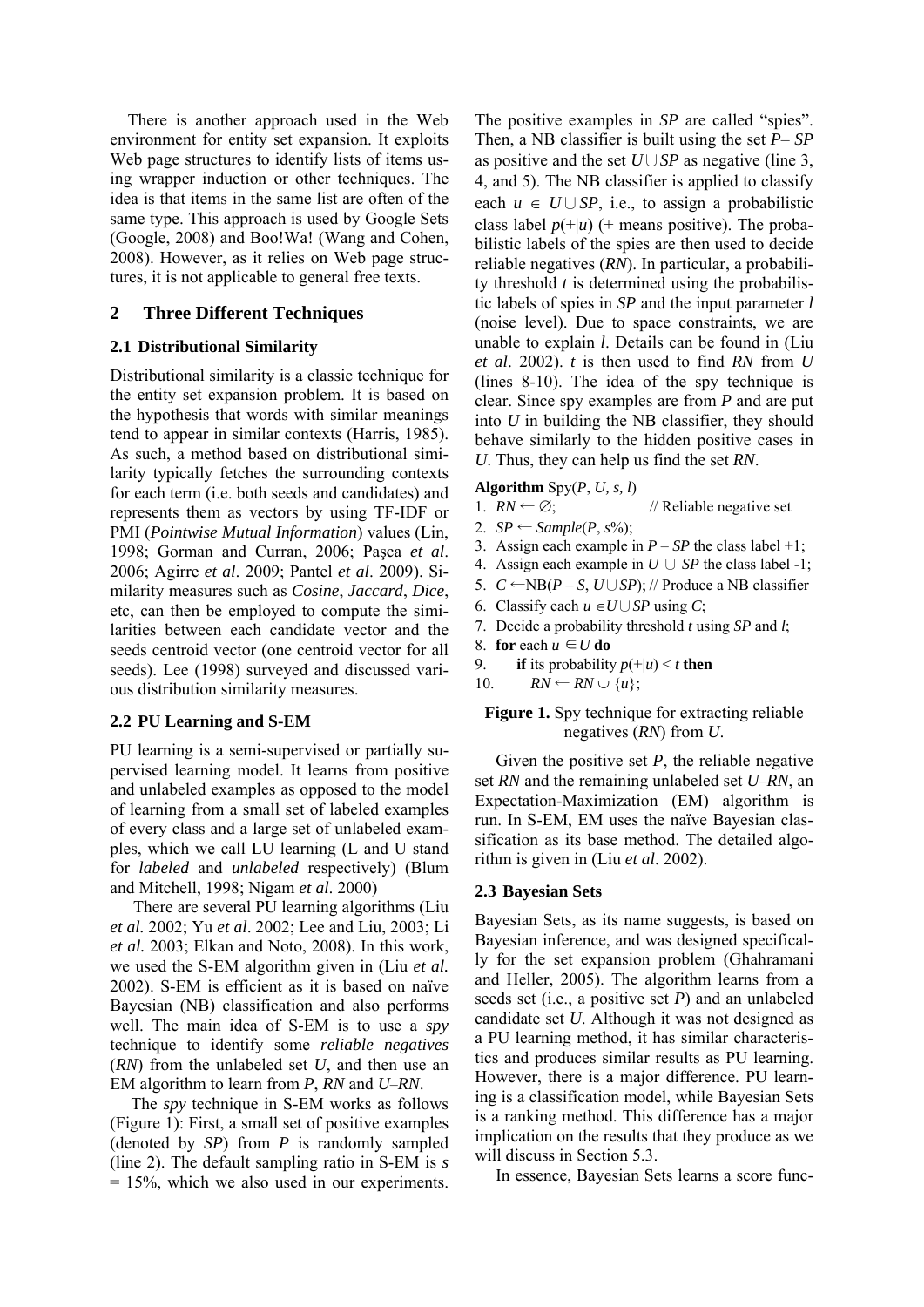tion using *P* and *U* to generate a score for each unlabeled case  $u \in U$ . The function is as follows:

$$
score(u) = \frac{p(u \mid P)}{p(u)}\tag{1}
$$

where  $p(u|P)$  represents how probable *u* belongs to the positive class represented by *P*.  $p(u)$  is the prior probability of *u*. Using the Bayes' rule, equation (1) can be re-written as:

$$
score(u) = \frac{p(u, P)}{p(u)p(P)}\tag{2}
$$

Following the idea, Ghahramani and Heller (2005) proposed a computable score function. The scores can be used to rank the unlabeled candidates in *U* to reflect how likely each  $u \in U$ belongs to *P*. The mathematics for computing the score is involved. Due to the limited space, we cannot discuss it here. See (Ghahramani and Heller, 2005) for details. In (Heller and Ghahramani, 2006), Bayesian Sets was also applied to an image retrieval application.

### **3 Data Generation for Distributional Similarity, Bayesian Sets and S-EM**

Preparing the data for distributional similarity is fairly straightforward. Given the seeds set *S*, a seeds centroid vector is produced using the surrounding word contexts (see below) of all occurrences of all the seeds in the corpus (Pantel et al, 2009). In a similar way, a centroid is also produced for each candidate (or unlabeled) entity.

**Candidate entities**: Since we are interested in named entities, we select single words or phrases as candidate entities based on their corresponding part-of-speech (POS) tags. In particular, we choose the following POS tags as entity indicators — NNP (proper noun), NNPS (plural proper noun), and CD (cardinal number). We regard a phrase (could be one word) with a sequence of NNP, NNPS and CD POS tags as one candidate entity (CD cannot be the first word unless it starts with a letter), e.g., "Windows/NNP 7/CD" and "Nokia/NNP N97/CD" are regarded as two candidates "Windows 7" and "Nokia N97".

**Context:** For each seed or candidate occurrence, the *context* is its set of surrounding words within a window of size *w*, i.e. we use *w* words right before the seed or the candidate and *w* words right after it. Stop words are removed.

For S-EM and Bayesian Sets, both the positive set *P* (based on the seeds set *S*) and the unlabeled candidate set *U* are generated differently. They are not represented as centroids.

**Positive and unlabeled sets:** For each seed  $s_i \in S$ , each occurrence in the corpus forms a vector as a positive example in *P*. The vector is formed based on the surrounding words context (see above) of the seed mention. Similarly, for each candidate  $d \in D$  (see above; *D* denotes the set of all candidates), each occurrence also forms a vector as an unlabeled example in *U*. Thus, each unique seed or candidate entity may produce multiple feature vectors, depending on the number of times that it appears in the corpus.

The components in the feature vectors are term frequencies for S-EM as S-EM uses naïve Bayesian classification as its base classifier. For Bayesian Sets, they are 1's and 0's as Bayesian Sets only takes binary vectors based on whether a term occurs in the context or not.

### **4 Candidate Ranking**

For distributional similarity, ranking is done using the similarity value of each candidate's centroid and the seeds' centroid (one centroid vector for all seeds). Rankings for S-EM and Bayesian Sets are more involved. We discuss them below.

After it ends, S-EM produces a Bayesian classifier *C*, which is used to classify each vector  $u \in$ *U* and to assign a probability  $p(+|u)$  to indicate the likelihood that *u* belongs to the positive class. Similarly, Bayesian Sets produces a score *score*(*u*) for each *u* (not a probability).

Recall that for both S-EM and Bayesian Sets, each unique candidate entity may generate multiple feature vectors, depending on the number of times that the candidate entity occurs in the corpus. As such, the rankings produced by S-EM and Bayesian Sets are not the rankings of the entities, but rather the rankings of the entities' occurrences. Since different vectors representing the same candidate entity can have very different probabilities (for S-EM) or scores (for Bayesian Sets), we need to combine them and compute a single score for each unique candidate entity for ranking.

To this end, we also take the entity frequency into consideration. Typically, it is highly desirable to rank those correct and frequent entities at the top because they are more important than the infrequent ones in applications. With this in mind, we define a ranking method.

Let the probabilities (or scores) of a candidate entity  $d \in D$  be  $V_d = \{v_1, v_2, \ldots, v_n\}$  for the *n* feature vectors of the candidate. Let  $M_d$  be the median of  $V_d$ . The final score (*fs*) for *d* is defined as:

$$
f s(d) = M_d \times \log(1 + n) \tag{3}
$$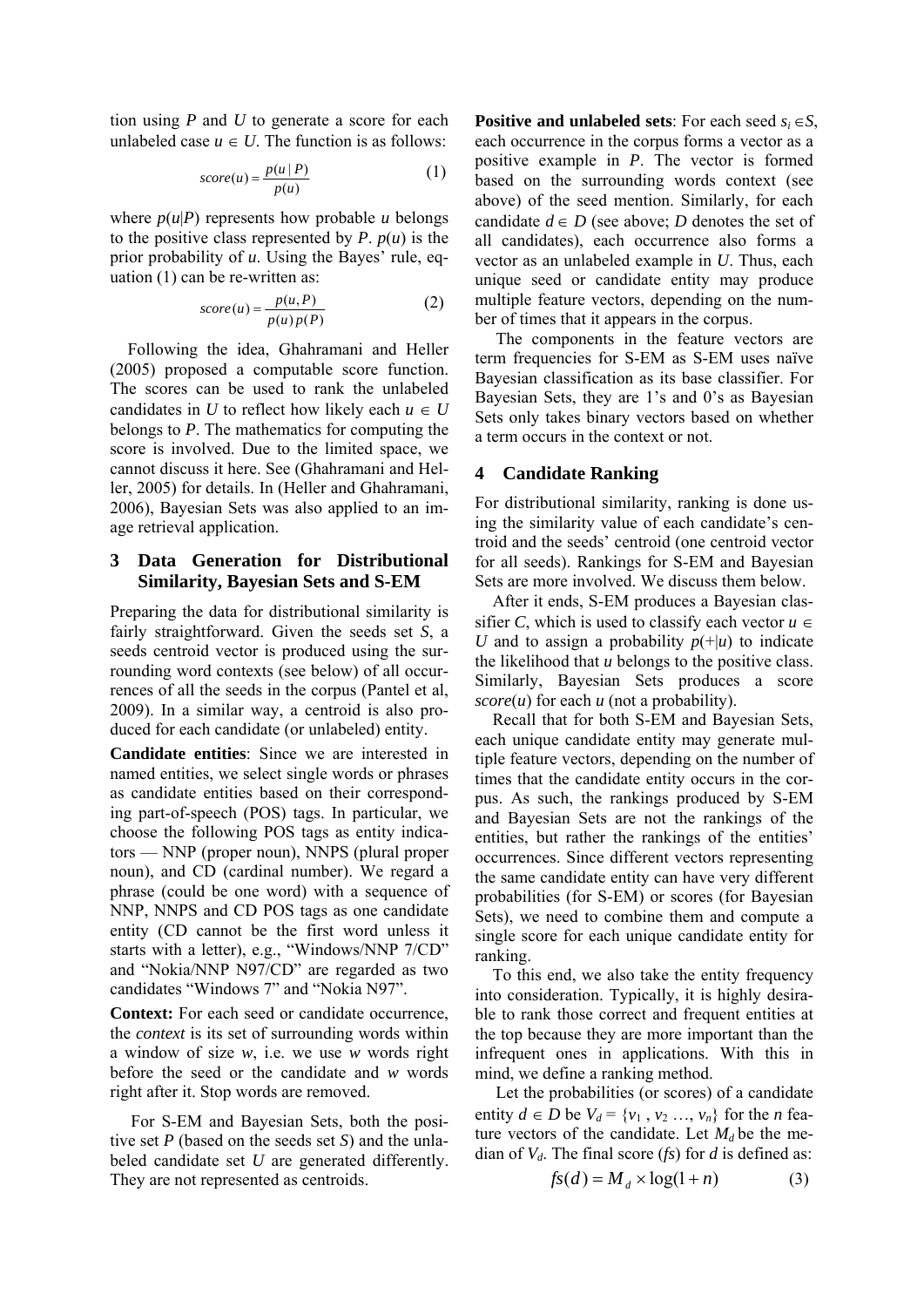The use of the median of  $V_d$  can be justified based on the statistical *skewness* (Neter *et al.* 1993). If the values in  $V_d$  are skewed towards the high side (negative skew), it means that the candidate entity is very likely to be a true entity, and we should take the median as it is also high (higher than the mean). However, if the skew is towards the low side (positive skew), it means that the candidate entity is unlikely to be a true entity and we should again use the median as it is low (lower than the mean) under this condition.

Note that here *n* is the frequency count of candidate entity *d* in the corpus. The constant 1 is added to smooth the value. The idea is to push the frequent candidate entities up by multiplying the logarithm of frequency. *log* is taken in order to reduce the effect of big frequency counts.

The final score *fs*(*d*) indicates candidate *d*'s overall likelihood to be a relevant entity. A high *fs*(*d*) implies a high likelihood that *d* is in the expanded entity set. We can then rank all the candidates based on their *fs*(*d*) values.

# **5 Experimental Evaluation**

We empirically evaluate the three techniques in this section. We implemented *distribution similarity* and *Bayesian Sets*. S-EM was downloaded from http://www.cs.uic.edu/~liub/S-EM/S-EMdownload.html. For both Bayesian Sets and S-EM, we used their default parameters. EM in S-EM ran only two iterations. For distributional similarity, we tested TF-IDF and PMI as feature values of vectors, and Cosine and Jaccard as similarity measures. Due to space limitations, we only show the results of the PMI and Cosine combination as it performed the best. This combination was also used in (Pantel *et al.*, 2009).

## **5.1 Corpora and Evaluation Metrics**

We used 10 diverse corpora to evaluate the techniques. They were obtained from a commercial company. The data were crawled and extracted from multiple online message boards and blogs discussing different products and services. We split each message into sentences, and the sentences were POS-tagged using Brill's tagger (Brill, 1995). The tagged sentences were used to extract candidate entities and their contexts. Table 1 shows the domains and the number of sentences in each corpus, as well as the three seed entities used in our experiments for each corpus. The three seeds for each corpus were randomly selected from a set of common entities in the application domain.

**Table 1**. Descriptions of the 10 corpora

|             | Domains # Sentences | <b>Seed Entities</b>         |
|-------------|---------------------|------------------------------|
| <b>Bank</b> | 17394               | Citi, Chase, Wesabe          |
| Blu-ray     | 7093                | S300, Sony, Samsung          |
| Car         | 2095                | Honda, A3, Toyota            |
| Drug        | 1504                | Enbrel, Hurmia, Methotrexate |
| Insurance   | 12419               | Cobra, Cigna, Kaiser         |
| <b>LCD</b>  | 1733                | PZ77U, Samsung, Sony         |
| Mattress    | 13191               | Simmons, Serta, Heavenly     |
| Phone       | 14884               | Motorola, Nokia, N95         |
| Stove       | 25060               | Kenmore, Frigidaire, GE      |
| Vacuum      | 13491               | Dc17, Hoover, Roomba         |

The regular evaluation metrics for named entity recognition such as precision and recall are not suitable for our purpose as we do not have the complete sets of gold standard entities to compare with. We adopt rank precision, which is commonly used for evaluation of entity set expansion techniques (Pantel *et al.*, 2009):

*Precision* (*a*) *N*: The percentage of correct entities among the top *N* entities in the ranked list.

# **5.2 Experimental Results**

The detailed experimental results for window size 3  $(w=3)$  are shown in Table 2 for the 10 corpora. We present the precisions at the top 15-, 30- and 45-ranked positions (i.e., precisions  $(a)$ 15, 30 and 45) for each corpus, with the average given in the last column. For distributional similarity, to save space Table 2 only shows the results of **Distr-Sim-freq**, which is the distributional similarity method with term frequency considered in the same way as for Bayesian Sets and S-EM, instead of the original distributional similarity, which is denoted by **Distr-Sim**. This is because on average, **Distr-Sim-freq** performs better than **Distr-Sim**. However, the summary results of both **Distr-Sim-freq** and **Distr-Sim** are given in Table 3.

From Table 2, we observe that on average **S-EM** outperforms **Distr-Sim-freq** by about 12 – 20% in terms of *Precision* @ *N*. **Bayesian-Sets** is also more accurate than **Distr-Sim-freq**, but **S-EM** outperforms **Bayesian-Sets** by 9 – 10%.

To test the sensitivity of window size *w*, we also experimented with  $w = 6$  and  $w = 9$ . Due to space constraints, we present only their average results in Table 3. Again, we can see the same performance pattern as in Table 2 (*w =* 3): **S-EM** performs the best, **Bayesian-Sets** the second, and the two distributional similarity methods the third and the fourth, with **Distr-Sim-freq** slightly better than **Distr-Sim**.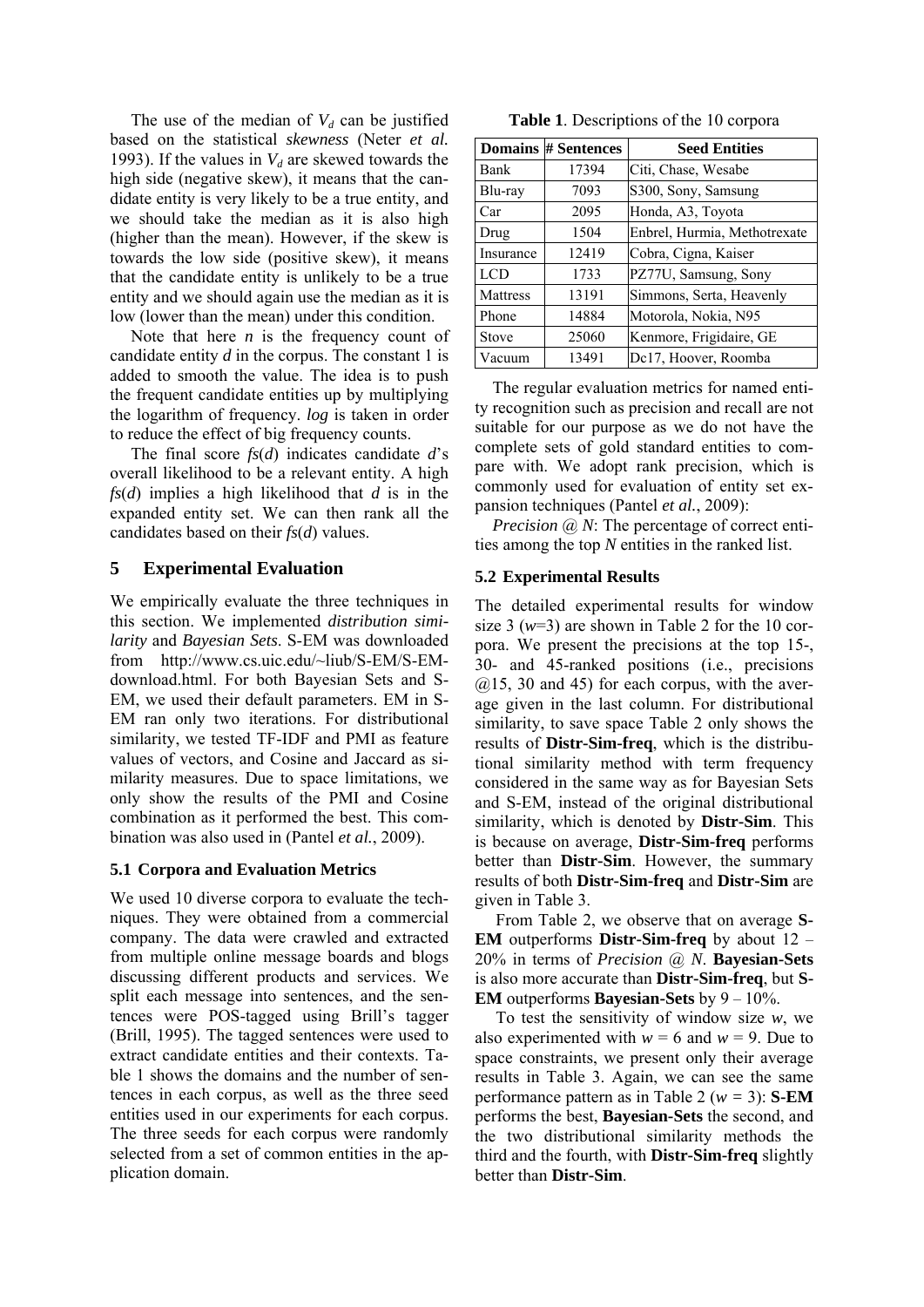|                                                        | Bank   | Blu-ray | Car   | Drug  | Insurance | <b>LCD</b> | Mattress | Phone<br><b>Stove</b> |       | Vacuum | Avg.  |
|--------------------------------------------------------|--------|---------|-------|-------|-----------|------------|----------|-----------------------|-------|--------|-------|
|                                                        | Top 15 |         |       |       |           |            |          |                       |       |        |       |
| $\left  \right $ Distr-Sim-freq $\left  0.466 \right $ |        | 0.333   | 0.800 | 0.666 | 0.666     | 0.400      | 0.666    | 0.533                 | 0.666 | 0.733  | 0.592 |
| <b>Bayesian-Sets</b>                                   | 0.533  | 0.266   | 0.600 | 0.666 | 0.600     | 0.733      | 0.666    | 0.533                 | 0.800 | 0.800  | 0.617 |
| <b>S-EM</b>                                            | 0.600  | 0.733   | 0.733 | 0.733 | 0.533     | 0.666      | 0.933    | 0.533                 | 0.800 | 0.933  | 0.720 |
|                                                        | Top 30 |         |       |       |           |            |          |                       |       |        |       |
| $Distr-Sim-freq$ 0.466                                 |        | 0.266   | 0.700 | 0.600 | 0.500     | 0.333      | 0.500    | 0.466                 | 0.600 | 0.566  | 0.499 |
| <b>Bayesian-Sets</b>                                   | 0.433  | 0.300   | 0.633 | 0.666 | 0.400     | 0.566      | 0.700    | 0.333                 | 0.833 | 0.700  | 0.556 |
| <b>S-EM</b>                                            | 0.500  | 0.700   | 0.666 | 0.666 | 0.566     | 0.566      | 0.733    | 0.600                 | 0.600 | 0.833  | 0.643 |
|                                                        | Top 45 |         |       |       |           |            |          |                       |       |        |       |
| $\left  \right $ Distr-Sim-freq $\left  0.377 \right $ |        | 0.288   | 0.555 | 0.500 | 0.377     | 0.355      | 0.444    | 0.400                 | 0.533 | 0.400  | 0.422 |
| <b>Bayesian-Sets</b>                                   | 0.377  | 0.333   | 0.666 | 0.555 | 0.377     | 0.511      | 0.644    | 0.355                 | 0.733 | 0.600  | 0.515 |
| <b>S-EM</b>                                            | 0.466  | 0.688   | 0.644 | 0.733 | 0.533     | 0.600      | 0.644    | 0.555                 | 0.644 | 0.688  | 0.620 |

**Table 2.** *Precision* @ *top N* (with 3 seeds, and window size  $w = 3$ )

**Table 3**. Average precisions over the 10 corpora of different window size (3 seeds)

|                      | Window-size $w = 3$ |       |        | Window-size $w = 6$ |                                                          |       |  | Window-size $w = 9$ |               |        |  |
|----------------------|---------------------|-------|--------|---------------------|----------------------------------------------------------|-------|--|---------------------|---------------|--------|--|
| Top Results          | Top $15$ Top $30$   |       | Top 45 |                     | $\text{Top } 15 \mid \text{Top } 30 \mid \text{Top } 45$ |       |  |                     | Top 15 Top 30 | Top 45 |  |
| Distr-Sim            | 0.579               | 0.466 | 0.410  | 0.553               | 0.483                                                    | 0.439 |  | 0.519               | 0.473         | 0.412  |  |
| Distr-Sim-freq       | 0.592               | 0.499 | 0.422  | 0.553               | 0.492                                                    | 0.441 |  | 0.559               | 0.476         | 0.410  |  |
| <b>Bayesian-Sets</b> | 0.617               | 0.556 | 0.515  | 0.593               | 0.539                                                    | 0.524 |  | 0.539               | 0.522         | 0.497  |  |
| <b>S-EM</b>          | 0.720               | 0.643 | 0.620  | 0.666               | 0.606                                                    | 0.597 |  | 0.666               | 0.620         | 0.604  |  |

# **5.3 Why does S-EM Perform Better?**

From the tables, we can see that both S-EM and Bayesian Sets performed better than distributional similarity. S-EM is better than Bayesian Sets. We believe that the reason is as follows: Distributional similarity does not use any information in the candidate set (or the unlabeled set *U*). It tries to rank the candidates solely through similarity comparisons with the given seeds (or positive cases). Bayesian Sets is better because it considers *U*. Its learning method produces a weight vector for features based on their occurrence differences in the positive set *P* and the unlabeled set *U* (Ghahramani and Heller 2005). This weight vector is then used to compute the final scores used in ranking. In this way, Bayesian Sets is able to exploit the useful information in *U* that was ignored by distributional similarity. S-EM also considers these differences in its NB classification; in addition, it uses the reliable negative set (*RN*) to help distinguish negative and positive cases, which both Bayesian Sets and distributional similarity do not do. We believe this balanced attempt by S-EM to distinguish the positive and negative cases is the reason for the better performance of S-EM. This raises an interesting question. Since Bayesian Sets is a ranking method and S-EM is a classification method, can we say even for ranking (our evaluation is based on ranking) classification methods produce better results than ranking methods? Clearly, our single experiment cannot answer this question. But intuitively, classification, which separates positive and negative cases by pulling them towards two opposite directions, should perform better than ranking which only pulls the data in one direction. Further research on this issue is needed.

# **6 Conclusions and Future Work**

Although distributional similarity is a classic technique for entity set expansion, this paper showed that PU learning performs considerably better on our diverse corpora. In addition, PU learning also outperforms Bayesian Sets (designed specifically for the task). In our future work, we plan to experiment with various other PU learning methods (Liu *et al.* 2003; Lee and Liu, 2003; Li *et al*. 2007; Elkan and Noto, 2008) on this entity set expansion task, as well as other tasks that were tackled using distributional similarity. In addition, we also plan to combine some syntactic patterns (Etzioni *et al*. 2005; Sarmento *et al*. 2007) to further improve the results.

**Acknowledgements:** Bing Liu and Lei Zhang acknowledge the support of HP Labs Innovation Research Grant 2009-1062-1-A, and would like to thank Suk Hwan Lim and Eamonn O'Brien-Strain for many helpful discussions.